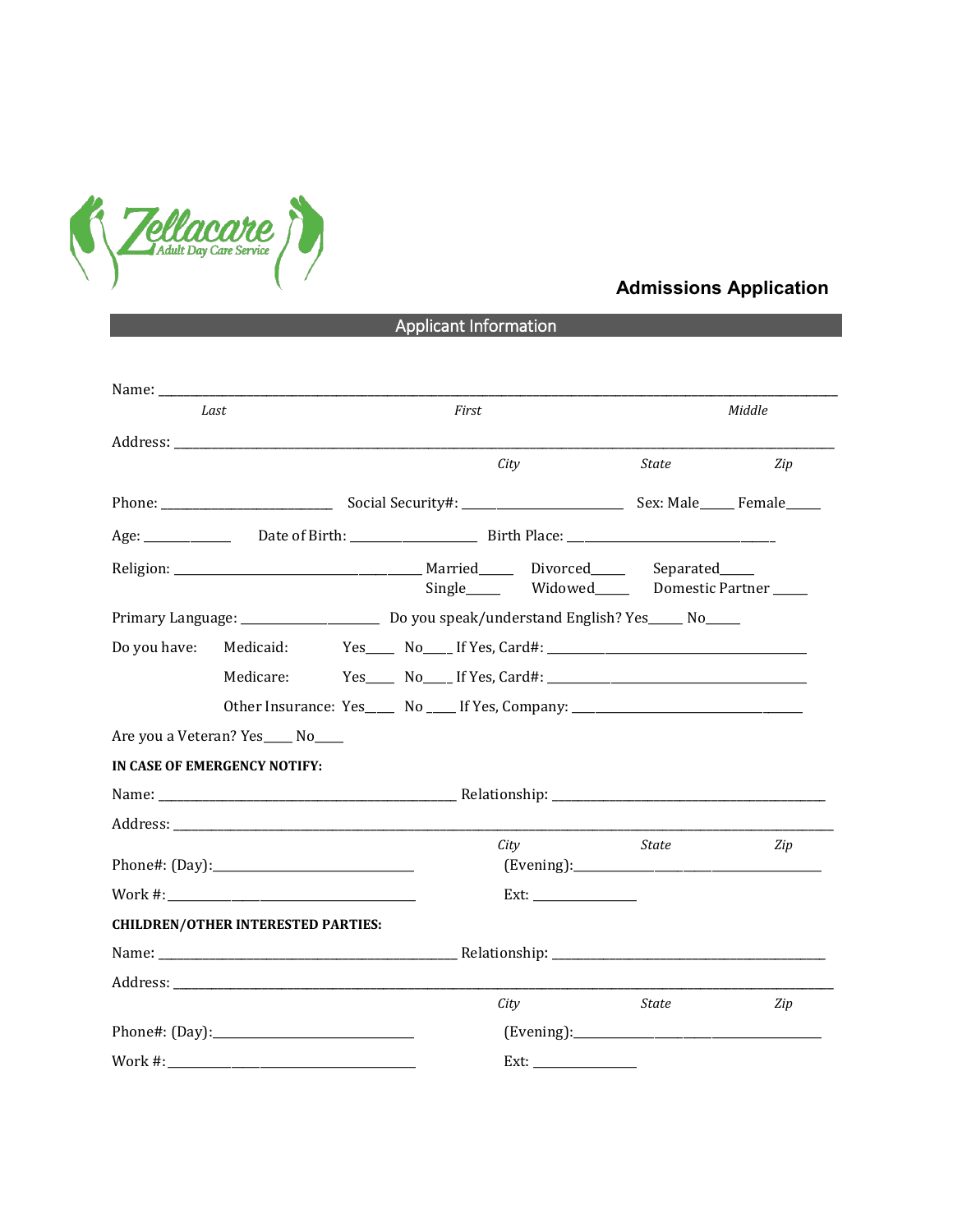|                                                                                                                                                                                                                                | City                       | State | Zip |
|--------------------------------------------------------------------------------------------------------------------------------------------------------------------------------------------------------------------------------|----------------------------|-------|-----|
|                                                                                                                                                                                                                                |                            |       |     |
|                                                                                                                                                                                                                                |                            |       |     |
|                                                                                                                                                                                                                                |                            |       |     |
| Address: Andreas Address: Address: Address: Address: Address: Address: Address: Address: Address: Address: Address: Address: Address: Address: Address: Address: Address: Address: Address: Address: Address: Address: Address |                            |       |     |
|                                                                                                                                                                                                                                | City                       | State | Zip |
|                                                                                                                                                                                                                                |                            |       |     |
|                                                                                                                                                                                                                                |                            |       |     |
| ARE YOU ENROLLED IN ANY LONGTERM CARE PROGRAM OR VNS AT THE PRESENT TIME? Yes____ No____                                                                                                                                       |                            |       |     |
| WHY DID YOU SEEK ADMISSION TO THE ADULT CARE PROGRAM? ___________________________                                                                                                                                              |                            |       |     |
|                                                                                                                                                                                                                                |                            |       |     |
|                                                                                                                                                                                                                                |                            |       |     |
|                                                                                                                                                                                                                                |                            |       |     |
|                                                                                                                                                                                                                                |                            |       |     |
|                                                                                                                                                                                                                                |                            |       |     |
|                                                                                                                                                                                                                                | <b>MEDICAL INFORMATION</b> |       |     |
|                                                                                                                                                                                                                                |                            |       |     |
|                                                                                                                                                                                                                                |                            |       |     |
|                                                                                                                                                                                                                                |                            |       |     |
|                                                                                                                                                                                                                                | City State                 |       | Zip |
|                                                                                                                                                                                                                                |                            |       |     |
| <b>Medical History</b>                                                                                                                                                                                                         |                            |       |     |
|                                                                                                                                                                                                                                |                            |       |     |
|                                                                                                                                                                                                                                |                            |       |     |
|                                                                                                                                                                                                                                |                            |       |     |
| Check all that apply                                                                                                                                                                                                           |                            |       |     |
| Hearing Impaired____Hearing Aide____Visually Impaired____Glasses____Cane____                                                                                                                                                   |                            |       |     |
| Walker____Wheelchair____Prosthesis____Dentures____Other: (please explain):_________________________                                                                                                                            |                            |       |     |
|                                                                                                                                                                                                                                |                            |       |     |